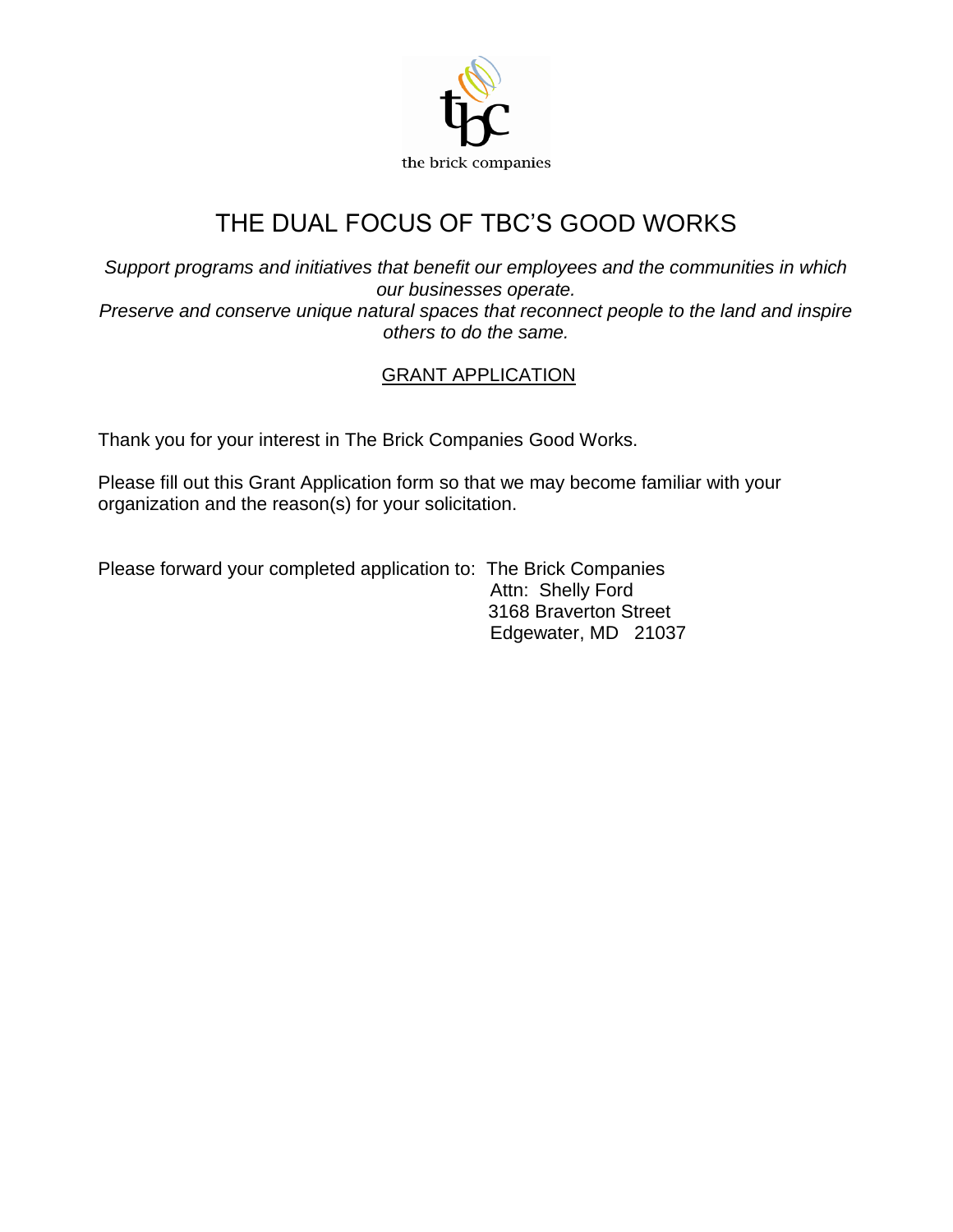## **SECTION I: Contact Information**

|  | ______City: ________________________State: ________Zip Code: ___________________                                                                                                                                               |  |
|--|--------------------------------------------------------------------------------------------------------------------------------------------------------------------------------------------------------------------------------|--|
|  | Executive Director / CEO: \\contact \\contact \\contact \\contact \\contact \\contact \\contact \\contact \\contact \\contact \\contact \\contact \\contact \\contact \\contact \\contact \\contact \\contact \\contact \\cont |  |
|  |                                                                                                                                                                                                                                |  |
|  | Phone: Fax: Fax: Frax: Fernail: Fernail:                                                                                                                                                                                       |  |
|  |                                                                                                                                                                                                                                |  |
|  | Phone: Fax: Fax: Fax: E-mail:                                                                                                                                                                                                  |  |
|  |                                                                                                                                                                                                                                |  |

### **SECTION II: General Information**

| What is the mission of your organization? Please tell us (on a separate sheet if you prefer) about<br>you organization's history, purpose and major program area's. |  |  |  |  |
|---------------------------------------------------------------------------------------------------------------------------------------------------------------------|--|--|--|--|
|                                                                                                                                                                     |  |  |  |  |
|                                                                                                                                                                     |  |  |  |  |
| List the organization's current short-term goals or objectives:                                                                                                     |  |  |  |  |
|                                                                                                                                                                     |  |  |  |  |
| What are the organization's most recent program-related accomplishments?                                                                                            |  |  |  |  |
|                                                                                                                                                                     |  |  |  |  |
| Provide the number for the following:                                                                                                                               |  |  |  |  |
| Board members_____Full time paid staff_____Part time paid staff _____Volunteer staff _______                                                                        |  |  |  |  |
| Provide the size of your fundraising and donor database: _______________________                                                                                    |  |  |  |  |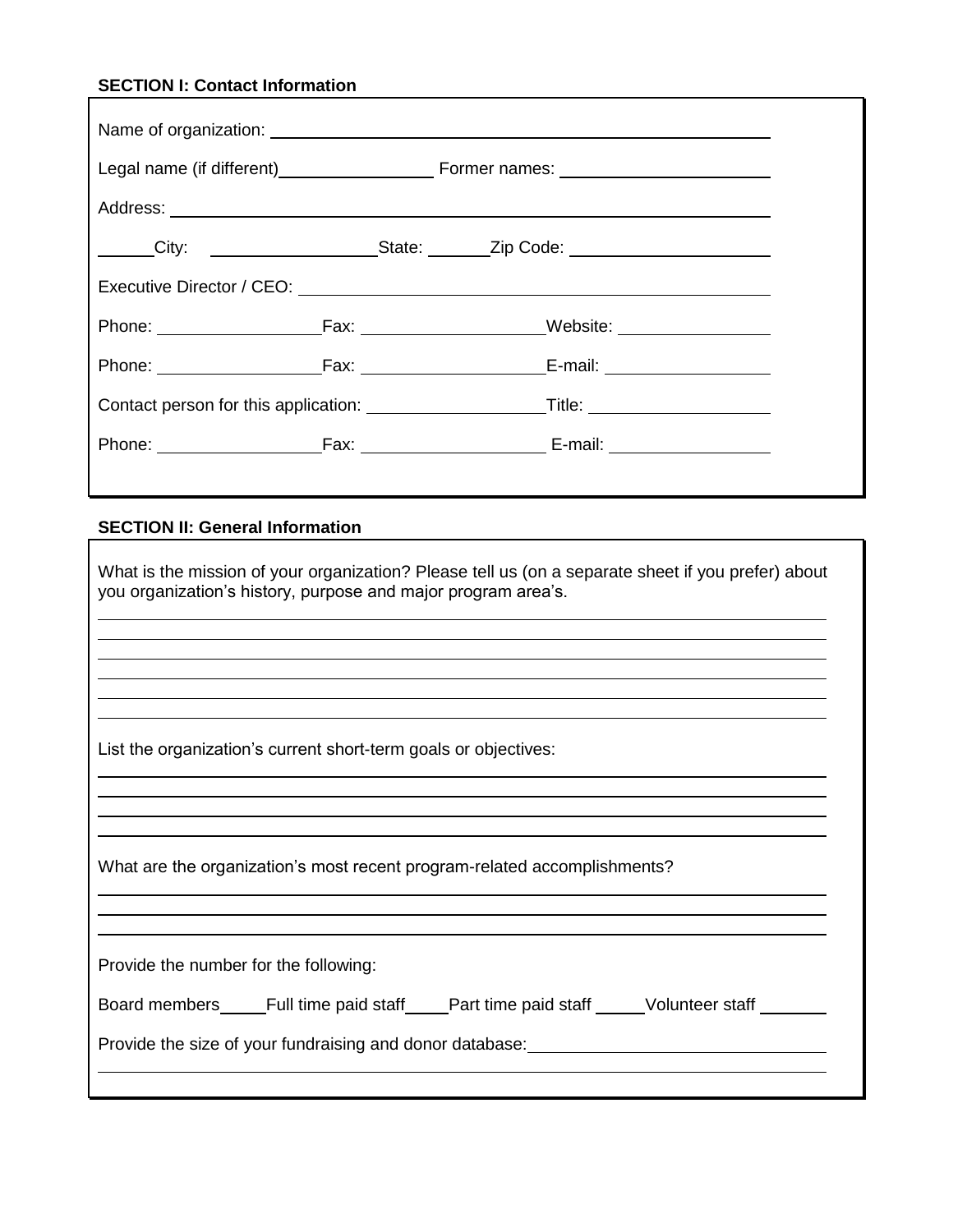#### **SECTION III: Proposal & Project Information**

| When was this program or project developed for your organization?                                                                                                                                            |  |  |  |
|--------------------------------------------------------------------------------------------------------------------------------------------------------------------------------------------------------------|--|--|--|
|                                                                                                                                                                                                              |  |  |  |
| What is the amount that is being requested by the organization? $\frac{1}{2}$                                                                                                                                |  |  |  |
| How much is the total project or program budget? $\frac{1}{2}$                                                                                                                                               |  |  |  |
| What percentage of the total project or program budget will represent the amount proposed to The<br>Brick Companies Foundation in this grant application? % ________________________                         |  |  |  |
| Purpose of proposal:<br>□General support □ Start -up costs<br>□Project / program support □Technical assistance                                                                                               |  |  |  |
| On a separate page if necessary, provide a description of the project and it's described impact on<br>the organization, the environment or the community and how you intend to measure its<br>effectiveness. |  |  |  |
|                                                                                                                                                                                                              |  |  |  |
| If this grant proposal is approved, what will we see as a result of this grant?                                                                                                                              |  |  |  |
|                                                                                                                                                                                                              |  |  |  |
| Describe any naming opportunities and sponsor acknowledgements.                                                                                                                                              |  |  |  |
| Principal sources of support:<br>600 % Government contracts 60% Foundations/ Corporations 60% Earned income hadividuals                                                                                      |  |  |  |

#### **SECTION IV: Tax Information**

What is the status of your organization?  $\square$  501 (c)(3) Non-profit  $\square$  Public charity  $\square$  Other

What is your Employer Identification Number (EIN)? \_\_\_\_\_\_\_\_\_\_\_\_\_\_\_\_\_\_\_\_\_\_\_\_\_\_\_\_\_